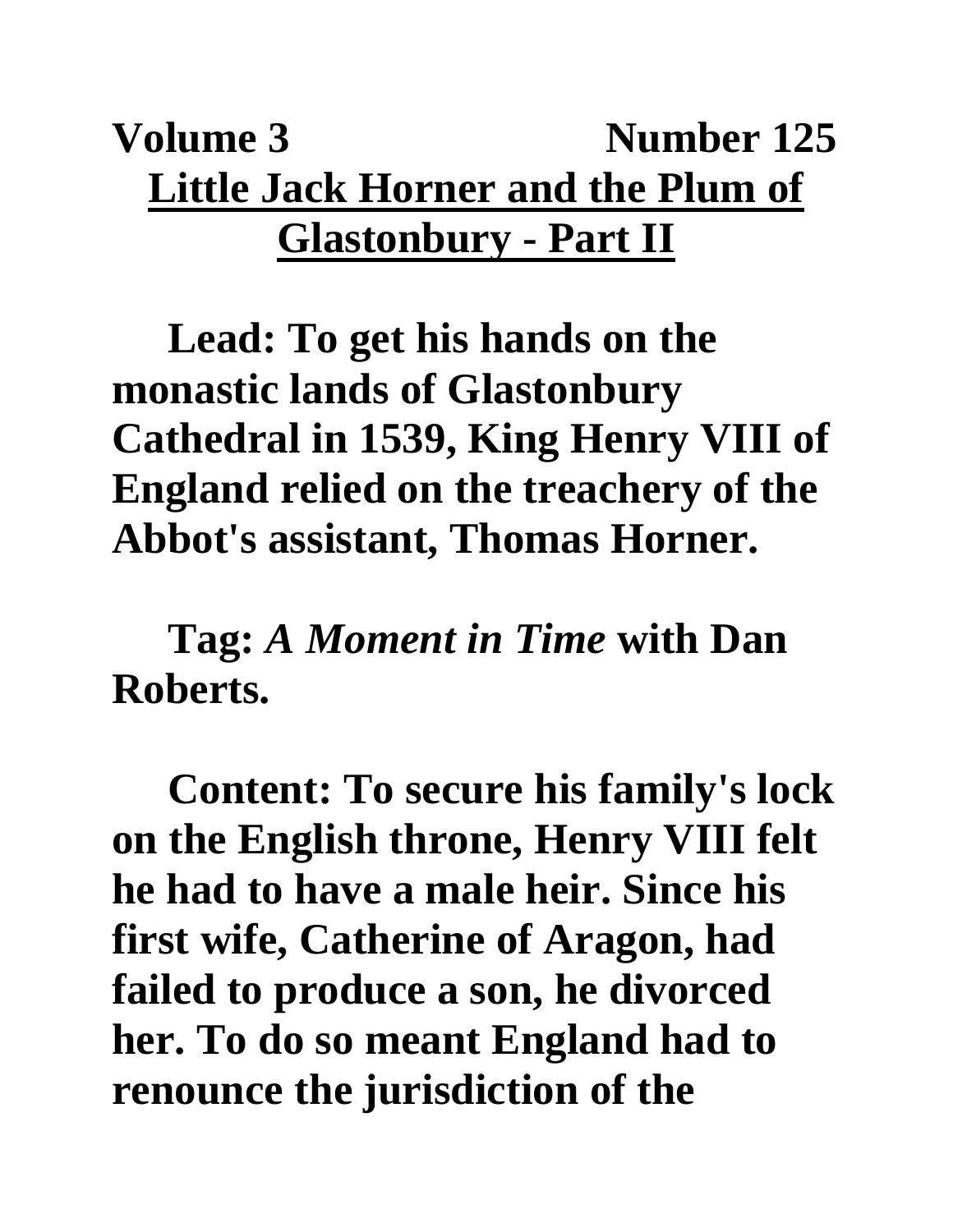**Roman Catholic Pope. Henry became the Supreme Head of the Church and then, beginning in 1536, started closing the monasteries, many of which were lingering hotbeds of Catholic sentiment in England.** 

**They were also very wealthy, possessed vast acres of valuable English land. and had been richly endowed over the centuries. Henry and his Chancellor Thomas Cromwell went after the monastic wealth with enthusiasm. One of the richest prizes was the ancient monastic Cathedral at Glastonbury. Also known as Avalon, according to tradition, Glastonbury was the legendary burial site of King Arthur and Queen Guinevere. Its eighty-year-old Abbot, Richard**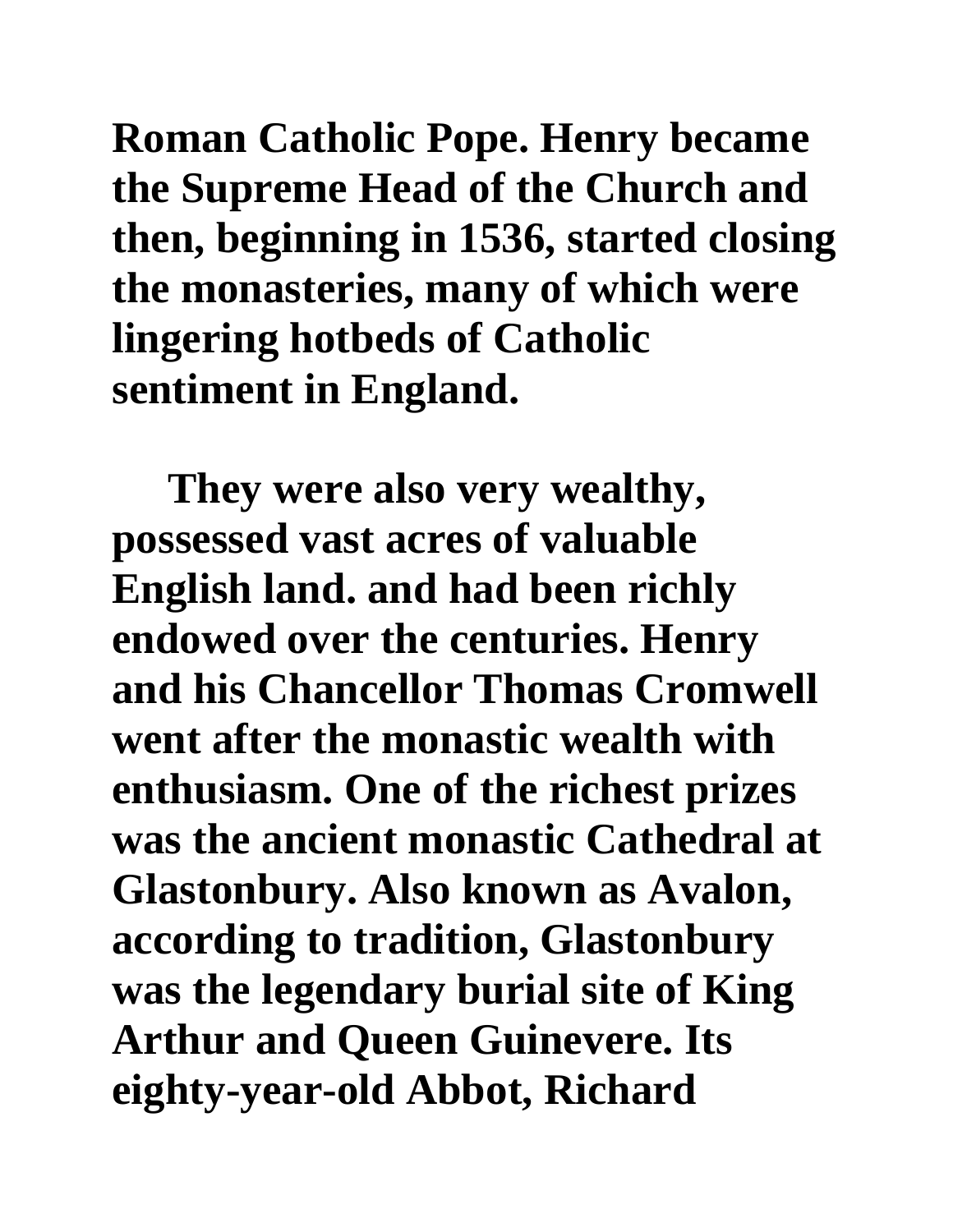**Whiting, viewed the progressive confiscations with mounting alarm. Legend has it that, hoping to appease the King's anger and deter him from destroying the monastery, at Christmas 1539, Whiting sent a Christmas pie to the King in London. In the pie were hidden the deeds of twelve manorial estates, a gift to Henry from the monastery's considerable fortune. Why the pie? Apparently it was common practice in medieval times to secure and transport valuable items inside pastries. They usually were an effective disguise, thieves being hesitant to explore the jellied contents, and were an excellent method of presentation: in the course of eating out popped the prize. The loaded Glastonbury pie was**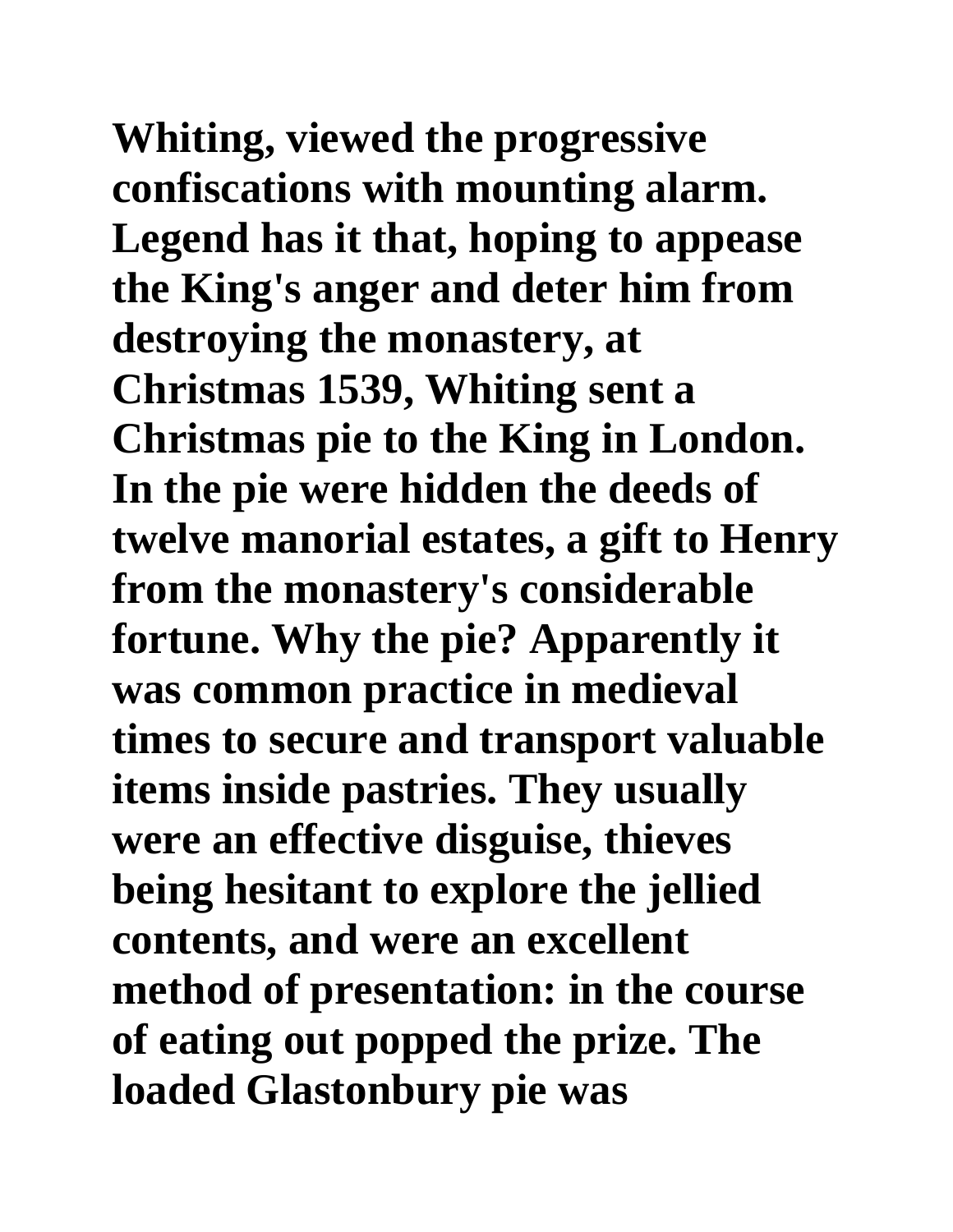**dispatched to the King in the trusted hands of Thomas Horner, Abbot Whiting's able steward. On his way to deliver the Christmas pie Horner extracted a plum. Next time: The manor at Mells.**

## **At the University of Richmond, this is Dan Roberts.**

## **Resources**

**Baring-Gould, William Stuart. and Ceil Baring-Gould.** *The Annotated Mother Goose: Nursery Rhymes Old and New, Arranged and Explained.* **New York, NY: Bramhall House Publishing, 1962.**

- **Butler, Lionel and Chris Given-Wilson.** *Medieval Monasteries of Great Britain.* **London, UK: Joseph Publishing Company, 1979.**
- **Gasquet, Francis Aidan, Cardinal.** *Henry VIII and the English Monasteries, Seventh Edition.* **London, UK: G. Bell and Sons, Ltd., 1920.**